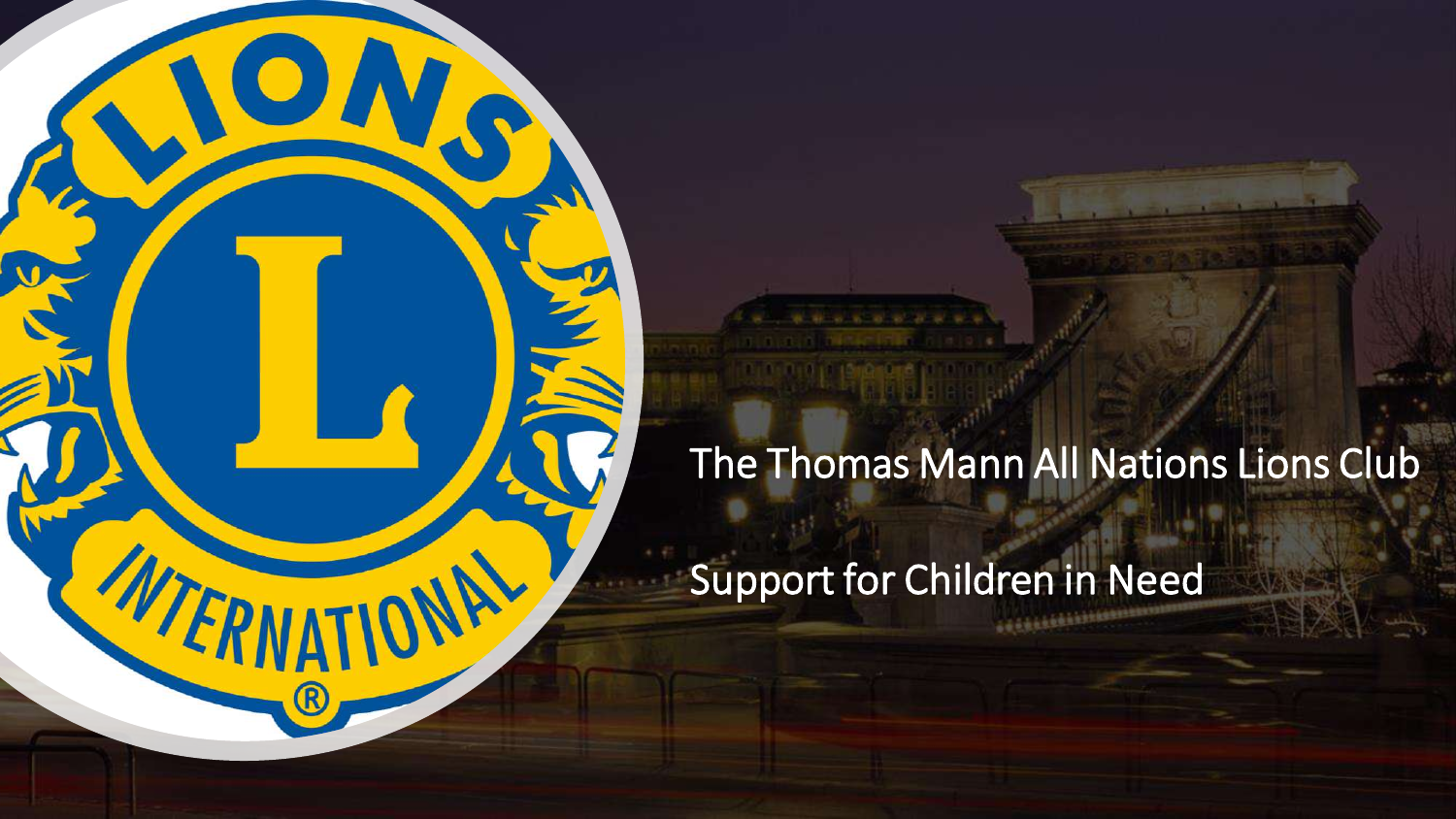

### An International Community, Caring and Serving the Public Good

Founded in 1993 The Thomas Mann All Nations Lions Club (TMANLC) in Budapest was amongst the first Lions clubs that were established in Hungary after the removal of the Iron Curtain. The club is an Englishlanguage, multicultural community, comprising members from Hungary as well as from six other countries.

Being a social organization, the club is acknowledged as an organization serving the public good in Hungary. It does not only provide services that deliver basic help like for example food for children in need but, also promotes initiatives that make sure that children get proper education.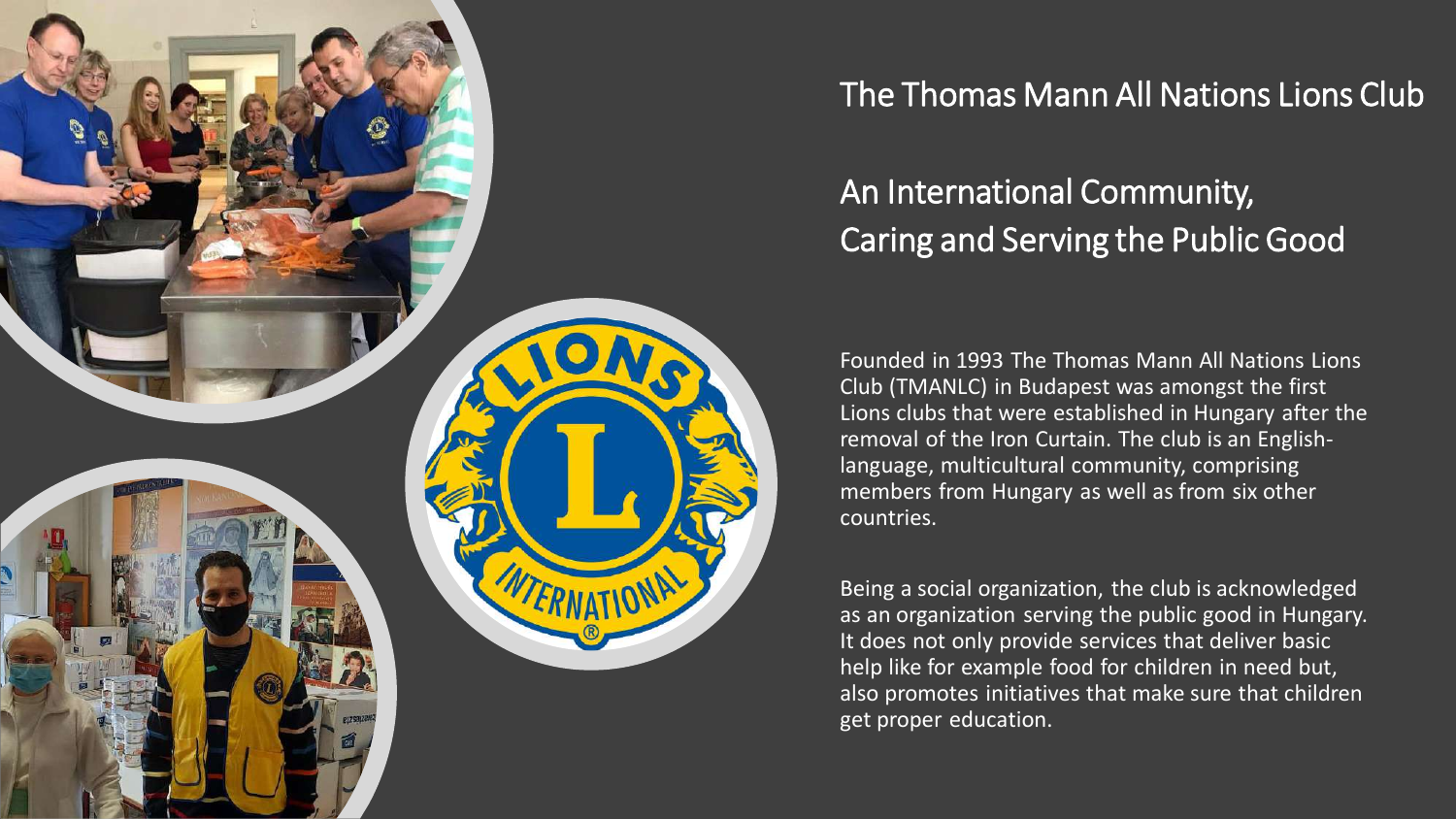

### The Main Project: Food for Hundreds of Socially Disadvantaged Families and Children

The TMANLC supports a program, which provides food to socially disadvantaged people at no costs. It is run by a community of Norbertine Sisters in Zsámbék, a town close to Budapest. The program is the basis for further social care services to those people in need.

Amongst the more than 1,000 recipients of this program are hundreds of families with minor children.

On a monthly basis the TMANLC contributes ca. 25% of the program's total food volume, using self-raised funds – the club manages this since approx. 20 years without any interruption.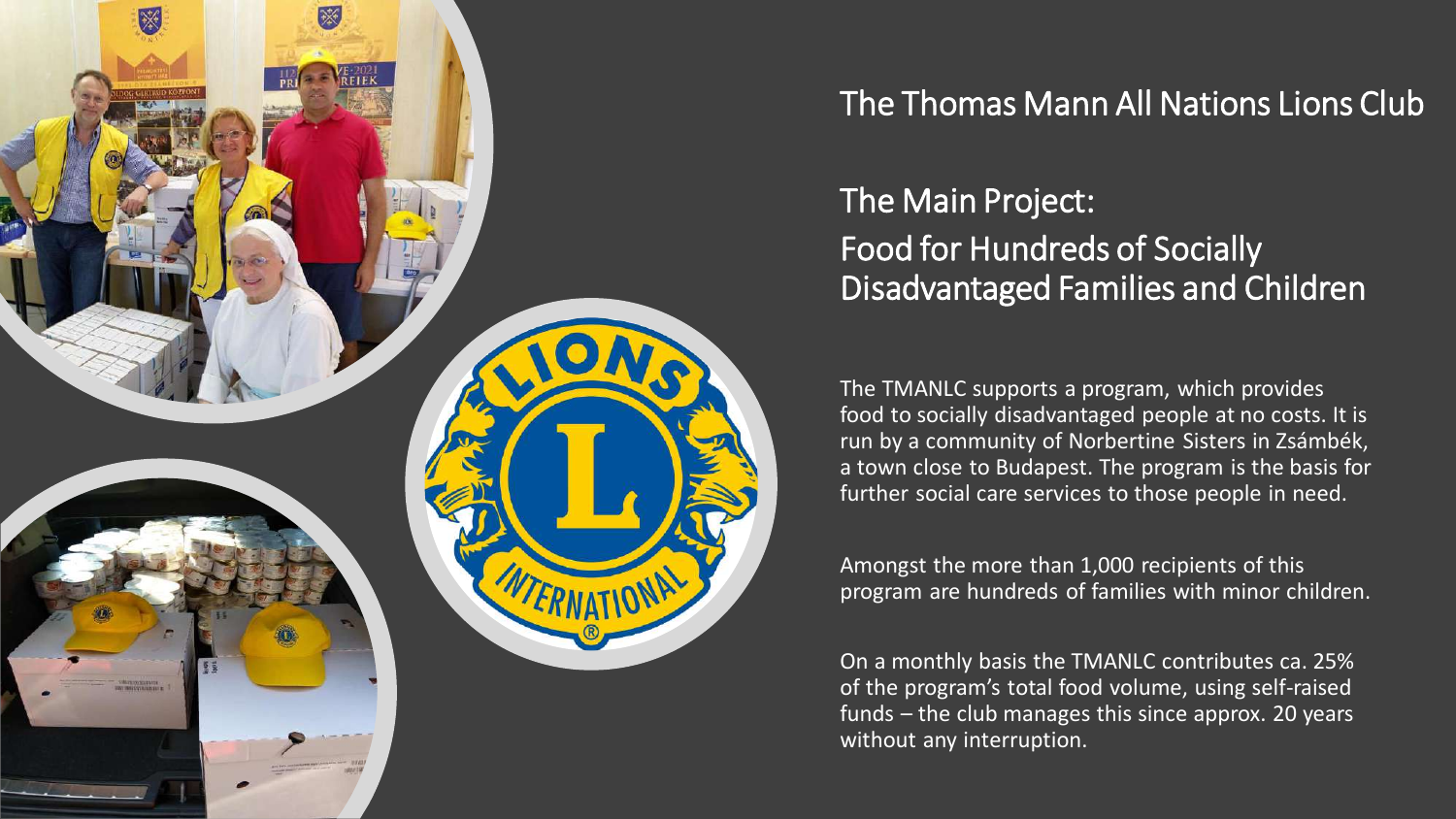

## Since Decades Every Month: Personally Handled & In Constant Touch

The TMANLC members attach importance to ordering the donated food, fetching it at the provider's site and delivering it every month to Zsámbék personally and by themselves. At this opportunity the club members get the chance to meet the sisters and to gain an upto-date insight into the sisters' work.

The TMANLC arranges 13 food deliveries to Zsámbék per year (11 normal sized deliveries – at Christmas the December delivery is twice the normal size).

Additionally, the club supports also the other social activities of the sisters and arrange additional donations and donations in kind for that (e.g., clothes, computers, schoolbags with school supplies).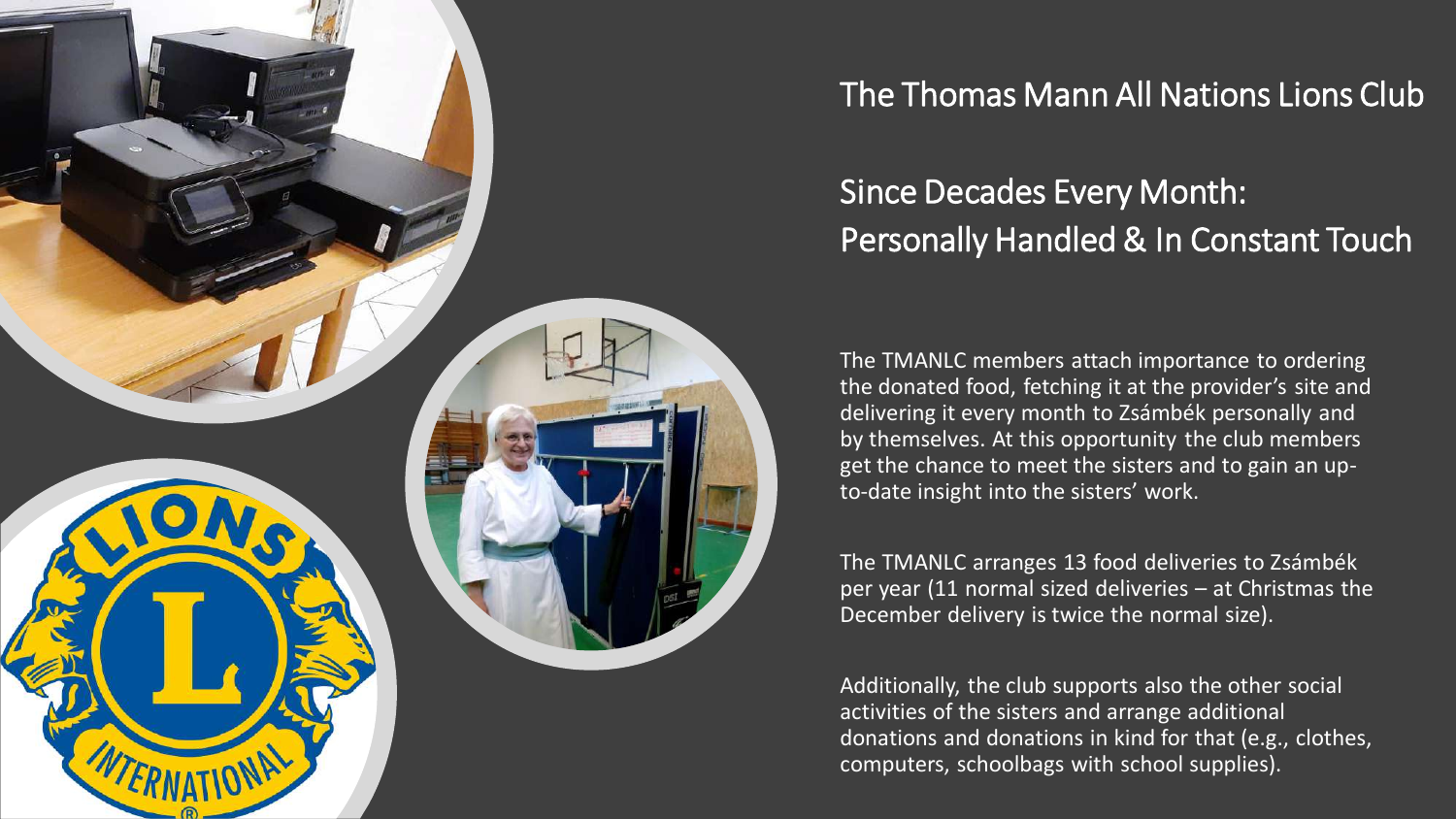

Holistic Approach of the Sisters: Food, Schooling, Vocational Training

The Norbertine Sisters apply a holistic approach for helping children in need. They give them food, so that they get a proper basis for the day, train them on how to structure a day, provide them schooling and finally even vocational training.

For example, the sisters' trading school trains cooks and hospitality service specialists or offers an education for metal-working and wood-processing professions.

The sisters' program works. E.g., some of the trainees of the hospitality services program are working in high-class hotels today. However, the sisters need continuously funds and other support for their efforts.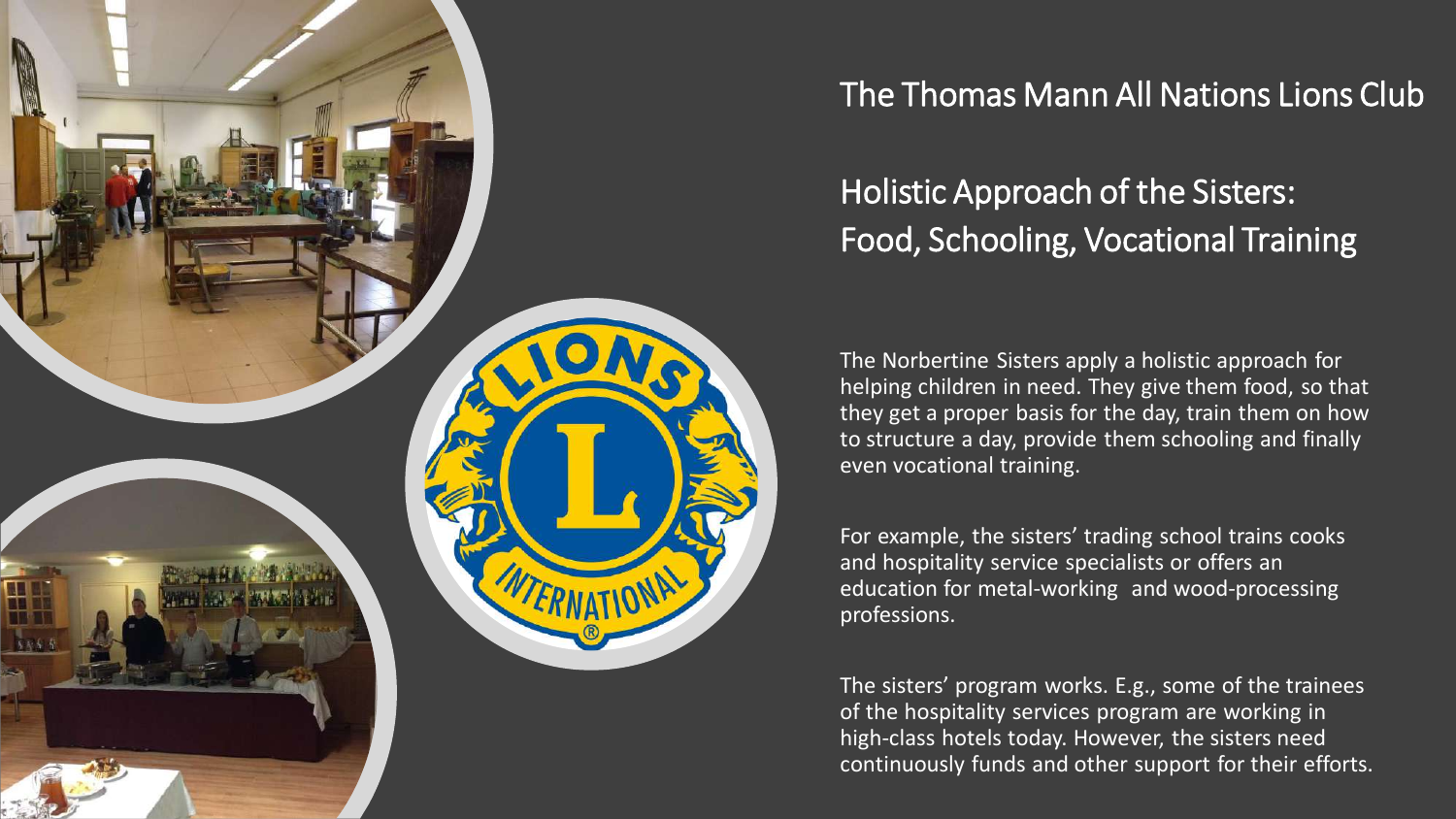

### More Than Just Food Investing Time, Effort & Expertise

Since the Norbertine Sisters' work in Zsámbék is highly professional and very effective, the TMANLC is happy to contribute more than just food, financial donations and donations in kind.

So the club arranges once a year a communication training and career workshop for the young people looked after by the sisters for preparing them for the labor market. It is planned to turn this workshop into a continuous employment mentorship program.

Moreover, once a year the club is cooking for the families in need, providing them a warm meal and getting in this way an opportunity to meet the families and children in need in person.